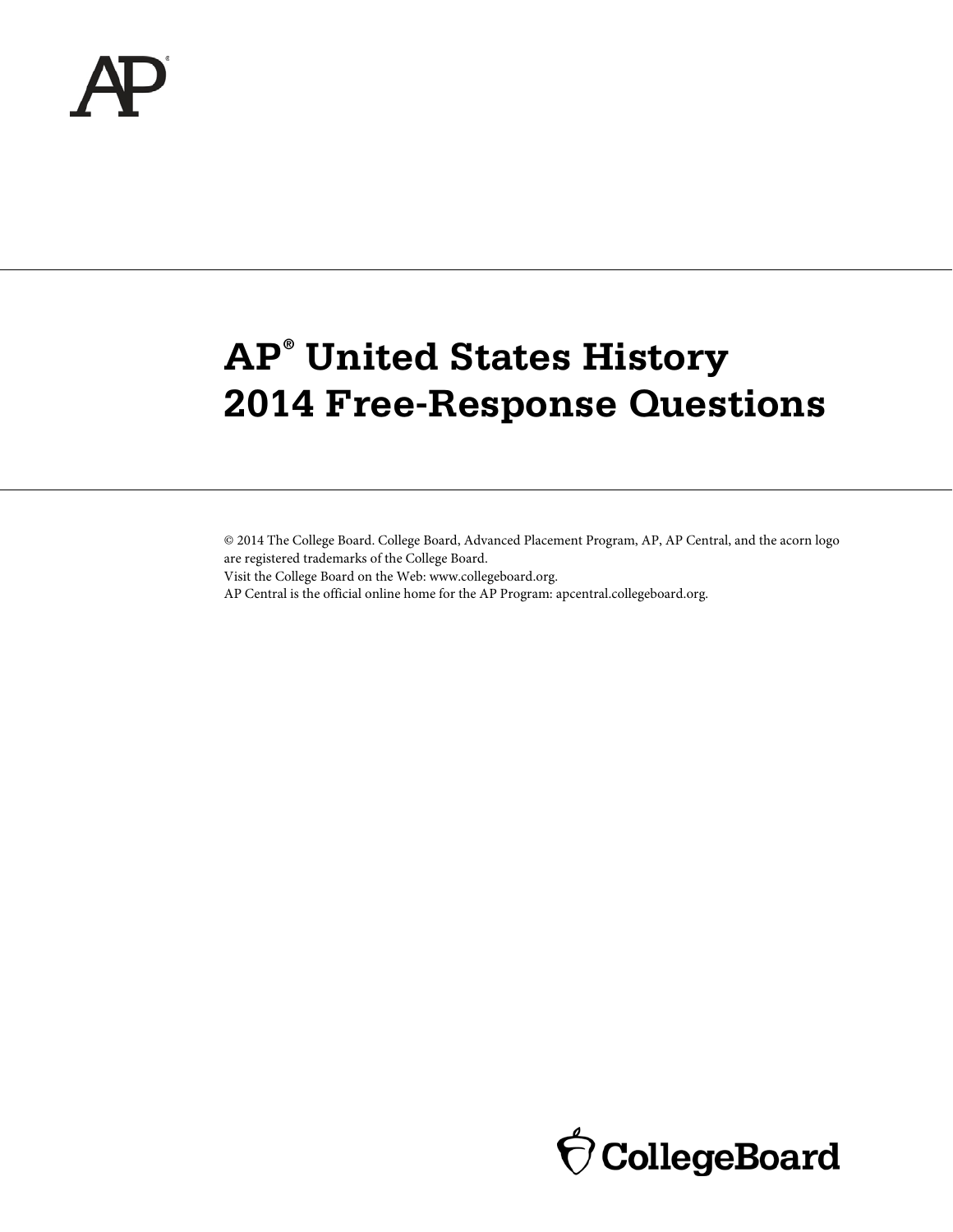# **UNITED STATES HISTORY SECTION II Part A Reading period—15 minutes Suggested writing time—45 minutes Percent of Section II score—45**

**Directions:** The following question requires you to construct a coherent essay that integrates your interpretation of Documents A-J and your knowledge of the period referred to in the question. High scores will be earned only by essays that both cite key pieces of evidence from the documents and draw on outside knowledge of the period.

> 1. How and why did the goals of United States foreign policy change from the end of the First World War (1918) to the end of the Korean War (1953) ?



#### **Document A**

UNITED STATES DEFENSE SPENDING AS A PERCENT OF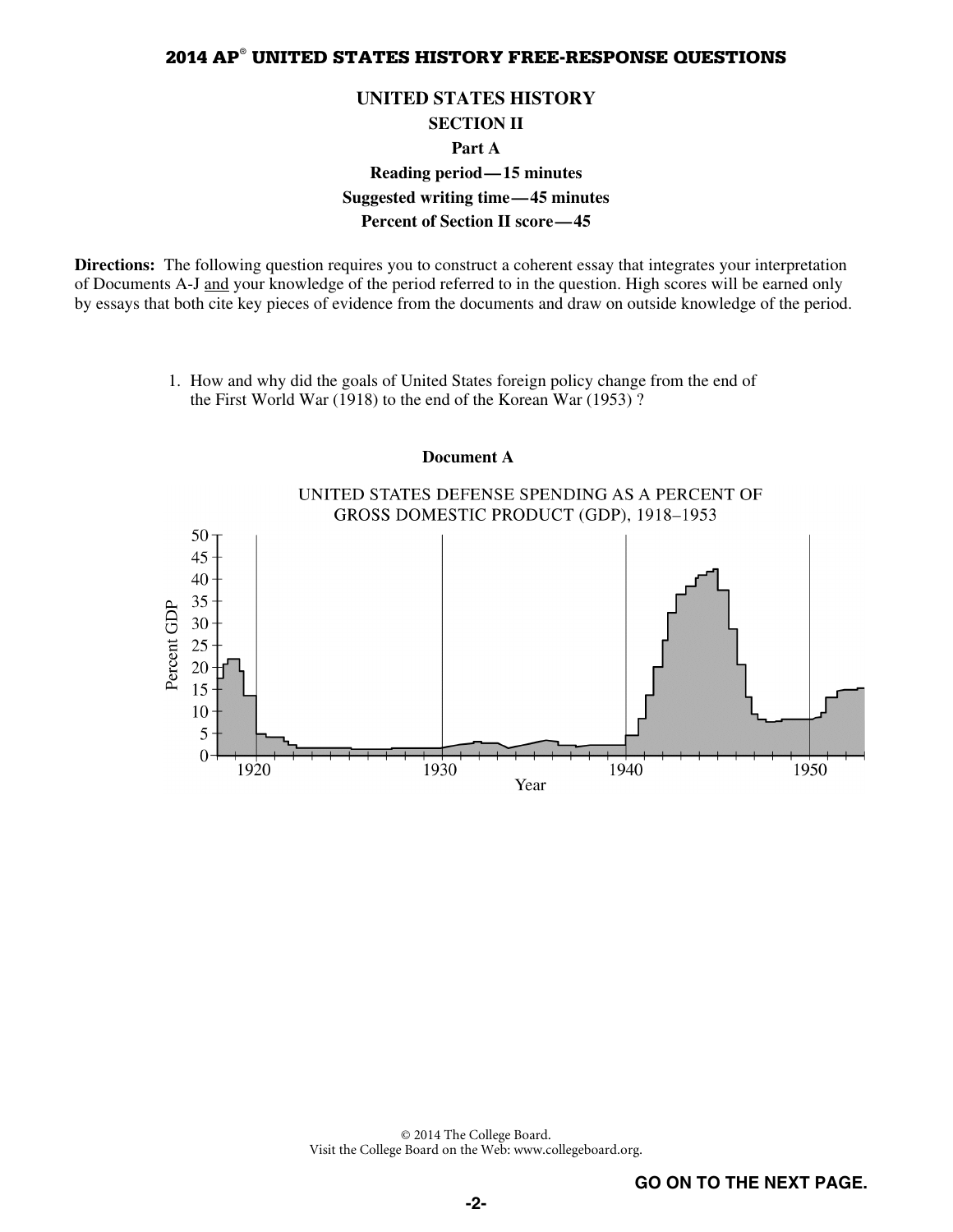#### **Document B**

Source: Senator Henry Cabot Lodge, Sr., speech to the United States Senate Committee on Foreign Relations, August 12, 1919.

Mr. President:

I have never had but one allegiance—I cannot divide it now. I have loved but one flag and I cannot share that devotion and give affection to the mongrel banner invented for a league. Internationalism, illustrated by the Bolshevik . . . is to me repulsive. . . . The United States is the world's best hope, but if you fetter her in the interests and quarrels of other nations, if you tangle her in the intrigues of Europe, you will destroy her power for good and endanger her very existence. . . . No doubt many excellent and patriotic people see a coming fulfillment of noble ideals in the words "league for peace." We all respect and share these aspirations and desires, but some of us see no hope, but rather defeat, for them in this murky covenant. For we, too, have our ideals, even if we differ from those who have tried to establish a monopoly of idealism.

# **Document C**

Source: The Washington Treaty, also known as the Five-Power Treaty, signed by the United States, Great Britain, Japan, France, and Italy, 1922.

The Contracting Powers agree to limit their respective naval armament as provided in the present Treaty. . . . [T]he Contracting Powers shall abandon their respective capital ship building programs, and no new capital ships shall be constructed or acquired by any of the Contracting Powers except replacement tonnage. . . . The total capital ship replacement tonnage of each of the Contracting Powers shall not exceed in standard displacement, for the United States 525,000 tons . . . for the British Empire 525,000 tons . . . for France 175,000 tons . . . for Italy 175,000 tons . . . for Japan 315,000 tons.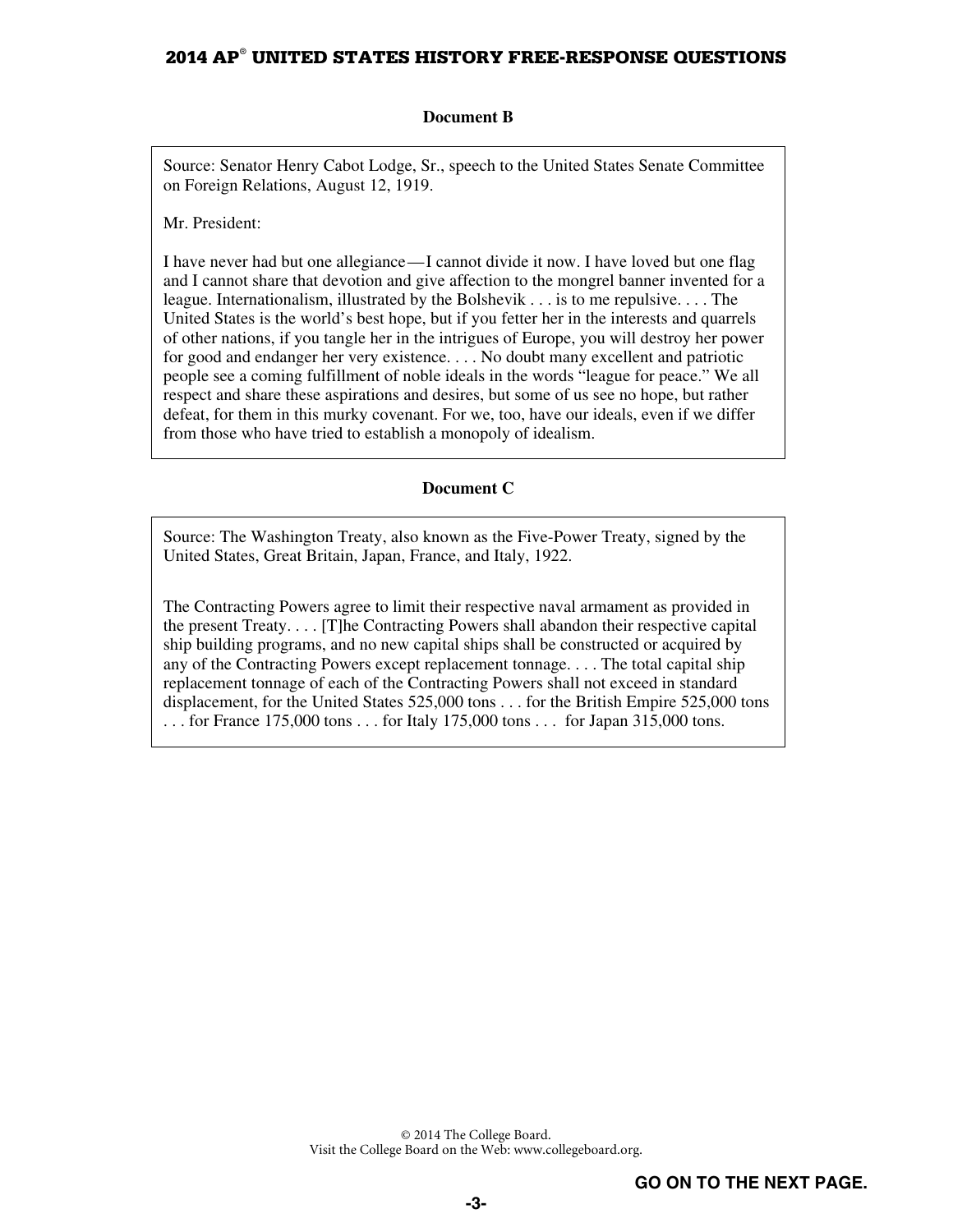#### **Document D**

Source: Message from Secretary of State Henry Stimson to the Japanese government after its invasion of Manchuria, January 7, 1932.

[I]n view of the present situation . . . , the American Government deems it to be its duty to notify both the Imperial Japanese Government and the Government of the Chinese Republic that it cannot admit the legality of any situation *de facto* nor does it intend to recognize any treaty or agreement entered into between those Governments . . . which may impair the treaty rights of the United States or its citizens in China, including those which relate to the sovereignty, the independence, or the territorial and administrative integrity of the Republic of China, or to the international policy relative to China, commonly known as the open door policy; and that it does not intend to recognize any situation, treaty or agreement which may be brought about by means contrary to the . . . obligations of the [Kellogg-Briand] Pact of Paris of August 27, 1928, to which Treaty . . . China and Japan, as well as the United States, are parties.

#### **Document E**

Source: Senator Gerald P. Nye, speech before the "Keep America Out of War" meeting, New York City, May 27, 1935.

Let us know that it is sales and shipments of munitions and contraband, and the lure of the profits in them, that will get us into another war, and that when the proper time comes and we talk about national honor, let us know that simply means the right to go on making money out of a war. . . . The experience of the last war includes the lesson that neutral rights are not a matter for national protection unless we are prepared to protect them by force. . . . I believe . . . that the only hope of staying out of war is through our people recognizing and declaring as a matter of . . . national policy, that we will not ship munitions to aid combatants and that those of our citizens who ship other materials to belligerent nations must do so at their own risk and without any hope of protection from our Government. If our financiers and industrialists wish to speculate for war profits, let them be warned in advance that they are to be limited to speculation with their own capital and not with the lives of their countrymen and the fabric of their whole nation.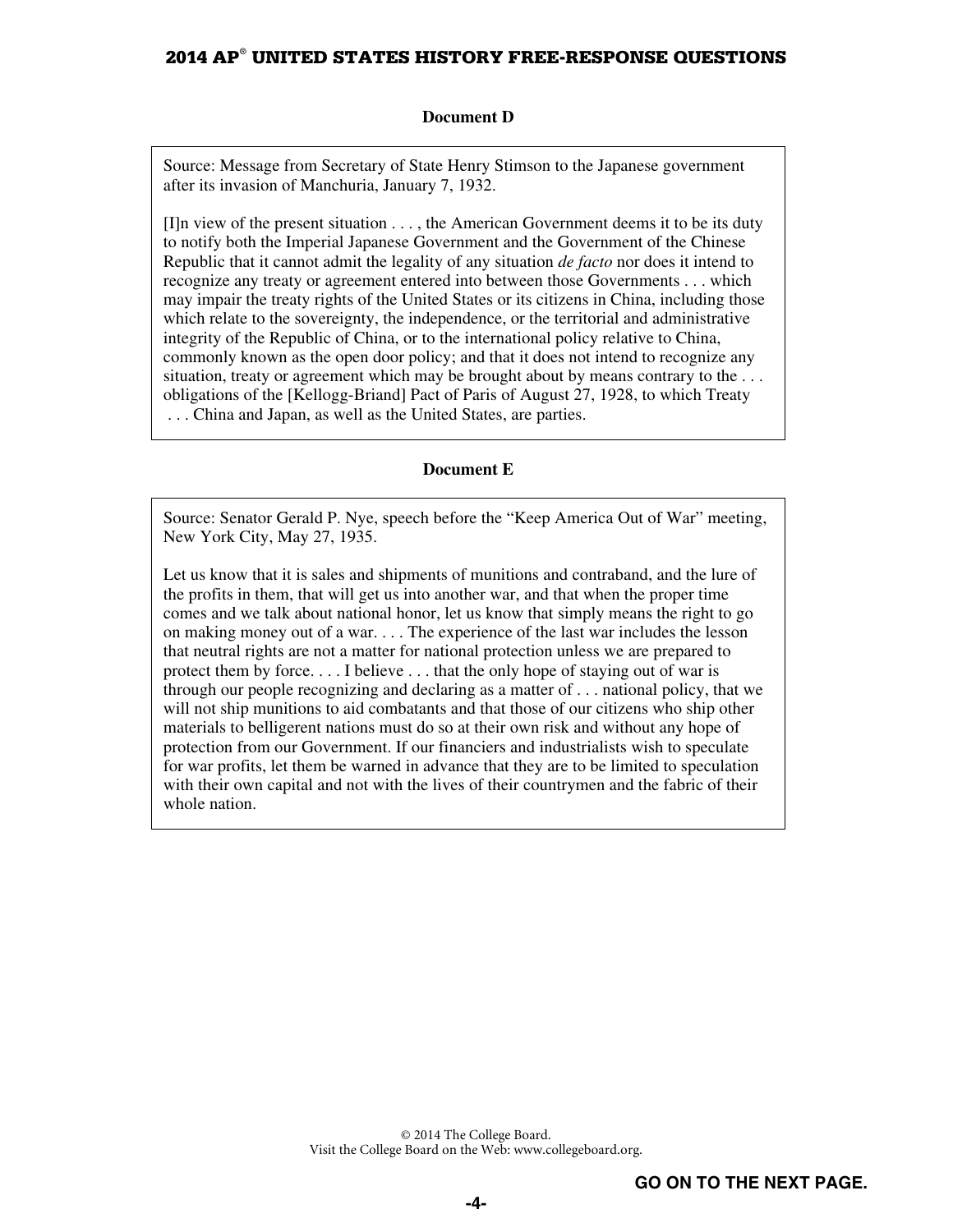#### **Document F**

Source: President Franklin Roosevelt, speech, Chicago, October 5, 1937.

The political situation in the world . . . has been growing progressively worse. . . . The present reign of terror and international lawlessness began a few years ago . . . through unjustified interference in the internal affairs of other nations or the invasion of alien territory in violation of treaties; . . . The peace-loving nations must make a concerted effort in opposition to those violations of treaties and those ignorings of humane instincts which today are creating a state of international anarchy and instability from which there is no escape through mere isolation or neutrality.... There can be no stability or peace either within nations or between nations except under laws and moral standards adhered to by all. . . . It seems to be unfortunately true that the epidemic of world lawlessness is spreading. When an epidemic of physical disease starts to spread, the community approves and joins in a quarantine of the patients in order to protect the health of the community against the spread of the disease.

# **Document G**

Source: Report of a conversation between President Franklin Roosevelt and Marshal Joseph Stalin at the Tehran Conference, 1943.

The President . . . said the question of a post war organization to preserve peace had not been fully explained. . . . There would be a large organization comprised of some 35 members of the United Nations. . . . The President continued that there would be set up an executive committee composed of the Soviet Union, the United States, United Kingdom and China, with two additional European states, one South American, one Near East, one Far Eastern country and one British Dominion. . . . The President then turned to the third organization which he termed "The Four Policemen," namely, the Soviet Union, United States, Great Britain, and China. This organization would have the power to deal immediately with any threat to the peace and any sudden emergency which requires this action. . . . Marshal Stalin said that he did not think the small nations of Europe would like the organization composed of the Four Policemen. . . . Marshal Stalin pointed out that the world organization suggested by the President, and in particular the Four Policemen, might also require the sending of American troops to Europe. The President pointed out that he had only envisaged the sending of American planes and ships to Europe, and that England and the Soviet Union would have to handle the land armies in the event of any future threat to the peace.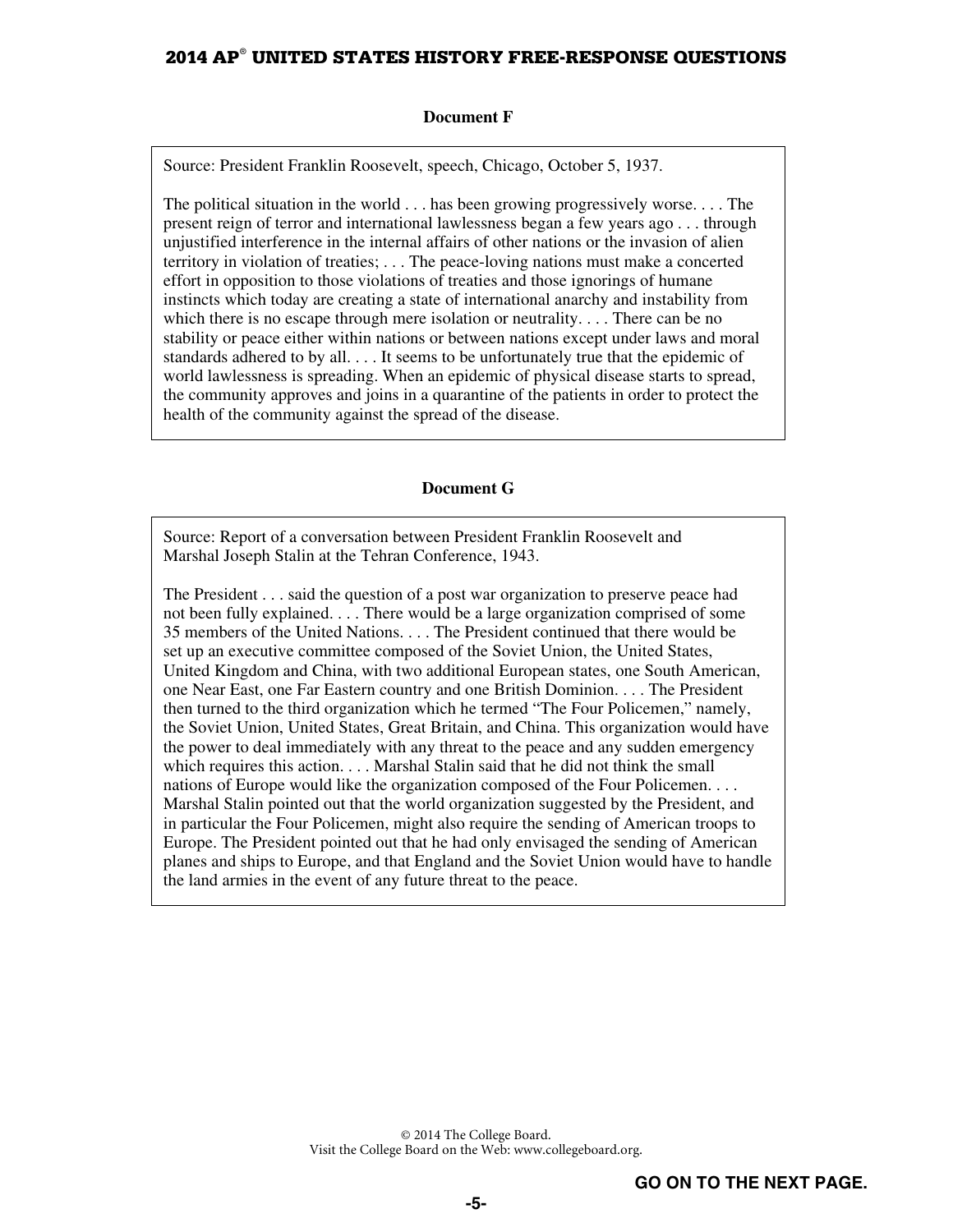#### **Document H**

Source: United States Secretary of State George C. Marshall, commencement speech at Harvard University, June 5, 1947.

Our policy is directed not against any country or doctrine but against hunger, poverty, desperation, and chaos. Its purpose should be the revival of a working economy in the world so as to permit the emergence of political and social conditions in which free institutions can exist. . . . Any government which maneuvers to block the recovery of other countries cannot expect help from us. Furthermore, governments, political parties, or groups which seek to perpetuate human misery in order to profit . . . politically or otherwise will encounter the opposition of the United States.

#### **Document I**

Source: NSC 68: United States Objectives and Programs for National Security, April 1950.

Our position as the center of power in the free world places a heavy responsibility upon the United States for leadership. We must organize and enlist the energies and resources of the free world in a positive program for peace which will frustrate the Kremlin design for world domination by creating a situation in the free world to which the Kremlin will be compelled to adjust. Without such a cooperative effort, led by the United States, we will have to make gradual withdrawals under pressure until we discover one day that we have sacrificed positions of vital interest. It is imperative that this trend be reversed by a much more rapid and concerted build-up of the actual strength of both the United States and the other nations of the free world. . . . we must, by means of a rapid and sustained build-up of the political, economic, and military strength of the free world, and by means of an affirmative program intended to wrest the initiative from the Soviet Union, confront it with convincing evidence of the determination and ability of the free world to frustrate the Kremlin design of a world dominated by its will.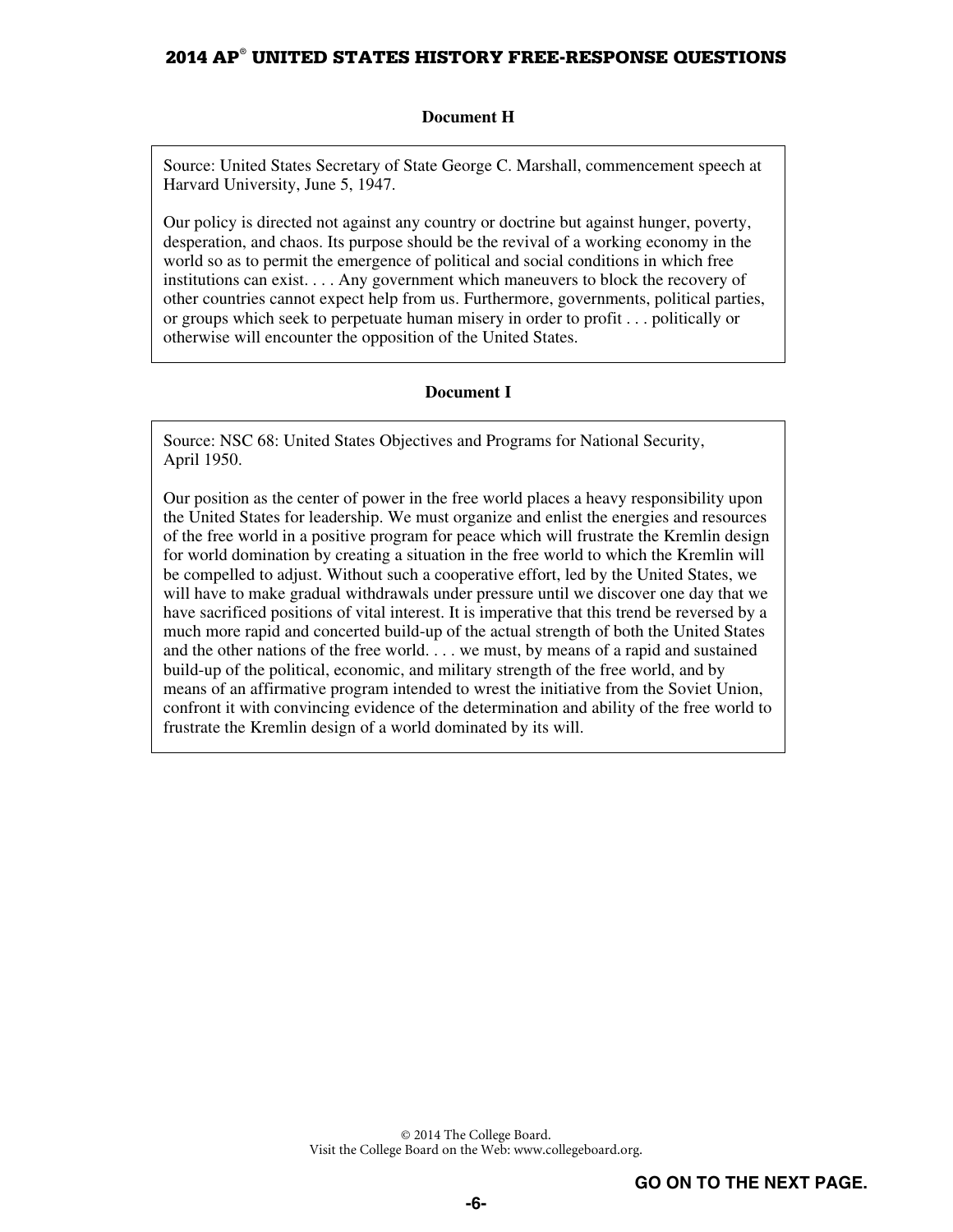#### **Document J**

Source: General Douglas MacArthur, address to Congress, April 19, 1951.

While I was not consulted prior to the President's decision to intervene in support of the Republic of Korea, that decision from a military standpoint, proved a sound one. . . . Our victory was complete, and our objectives within reach, when Red China intervened with numerically superior ground forces. This created a new war and an entirely new situation . . . which called for new decisions in the diplomatic sphere to permit the realistic adjustment of military strategy. Such decisions have not been forthcoming. . . . [T]he new situation did urgently demand a drastic revision of strategic planning if our political aim was to defeat this new enemy as we had defeated the old one. . . . War's very object is victory, not prolonged indecision. In war there can be no substitute for victory.

### **END OF DOCUMENTS FOR QUESTION 1**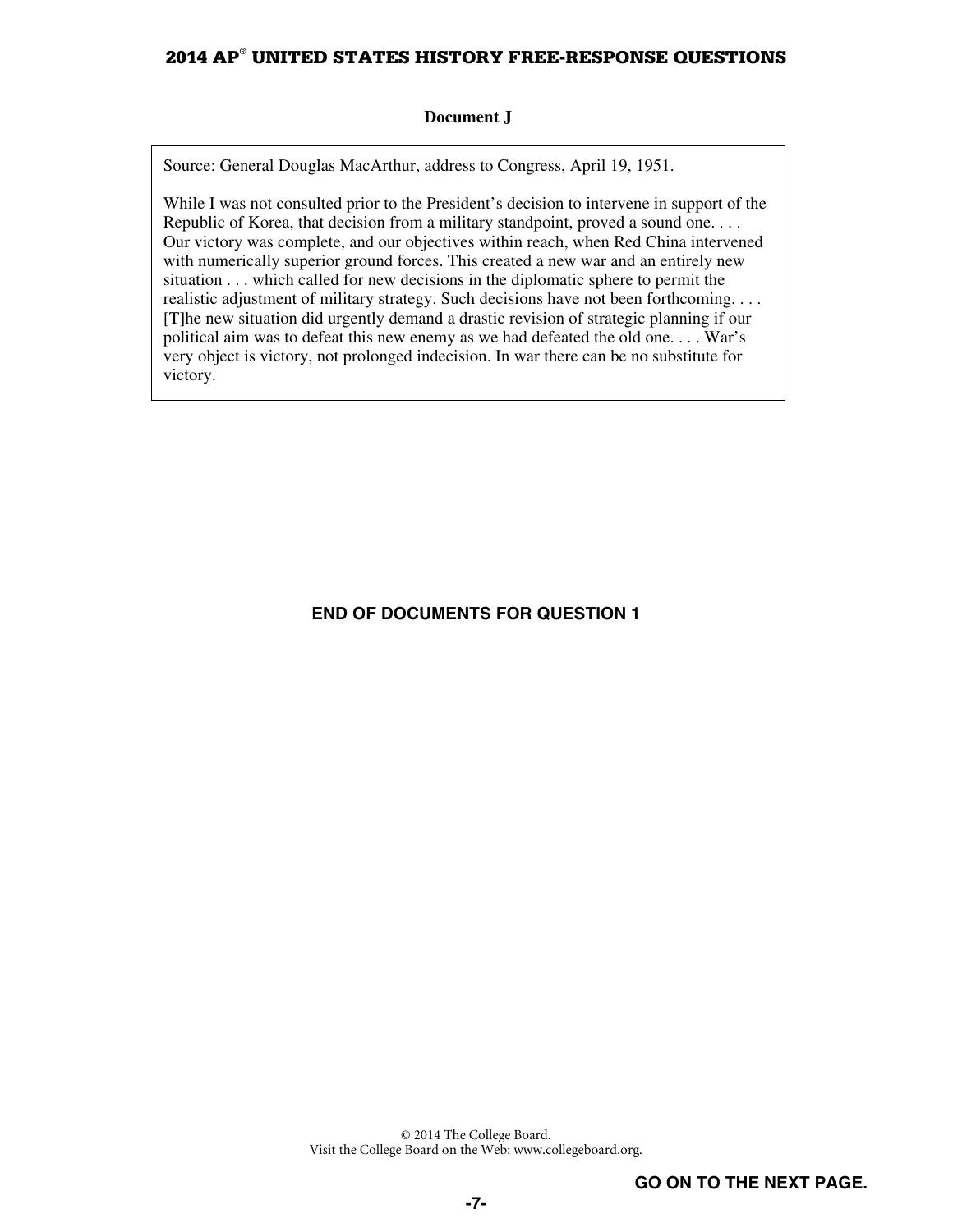#### **UNITED STATES HISTORY**

# **SECTION II**

### **Part B and Part C**

### **Suggested total planning and writing time—70 minutes**

**Percent of Section II score—55** 

#### **Part B**

**Directions:** Choose ONE question from this part. You are advised to spend 5 minutes planning and 30 minutes writing your answer. Cite relevant historical evidence in support of your generalizations and present your arguments clearly and logically.

> 2. Choose TWO of the following and analyze their impact on colonial North American development between 1620 and 1776.

> > Puritanism

The Enlightenment

The First Great Awakening

3. Compare and contrast the Jacksonian Democratic Party and the Whig Party of the 1830s and 1840s. Focus on TWO of the following.

The role of the federal government in the economy

Social reform

Westward expansion